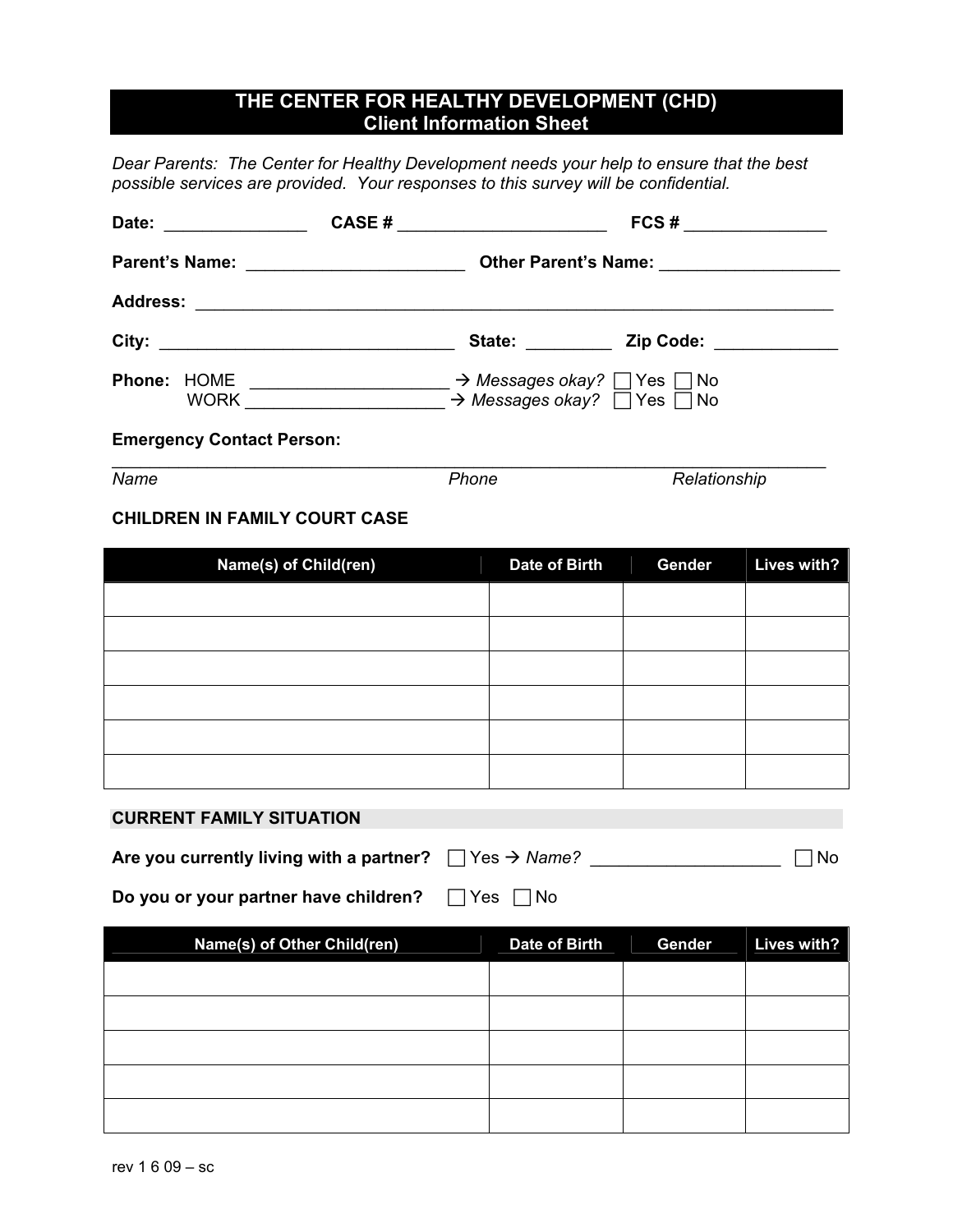| <b>EDUCATION AND JOB BACKGROUND</b>                                                                                                            |
|------------------------------------------------------------------------------------------------------------------------------------------------|
|                                                                                                                                                |
| What learning problems, if any, did you have while in school?                                                                                  |
| Has anyone ever told you that you might have a learning disability or Attention<br><b>Deficit/Hyperactivity Disorder (ADD or ADHD)?</b> Ves No |
| Are you currently employed? <u>□ No □ Yes</u> > Where do you work? ___________________                                                         |
| How many jobs have you held in the past three years? #                                                                                         |
| How satisfied are you with your job? (Circle your rating)                                                                                      |
| PHYSICAL AND PSYCHOLOGICAL HEALTH                                                                                                              |
| What, if any, ongoing physical health problems do you have?                                                                                    |
| What medications are you currently taking and what are they for? _______________                                                               |
| Have you ever received psychotherapy or counseling services in the past?                                                                       |
| Have any of your children ever received counseling services in the past _________                                                              |
| Have there been any incidences of domestic violence in the past 6 months?                                                                      |
|                                                                                                                                                |
| Are there or have there ever been Restraining Orders? __________ When? ________                                                                |
|                                                                                                                                                |
| Do you have any history of alcohol or drug abuse? ___________ When? ________                                                                   |
|                                                                                                                                                |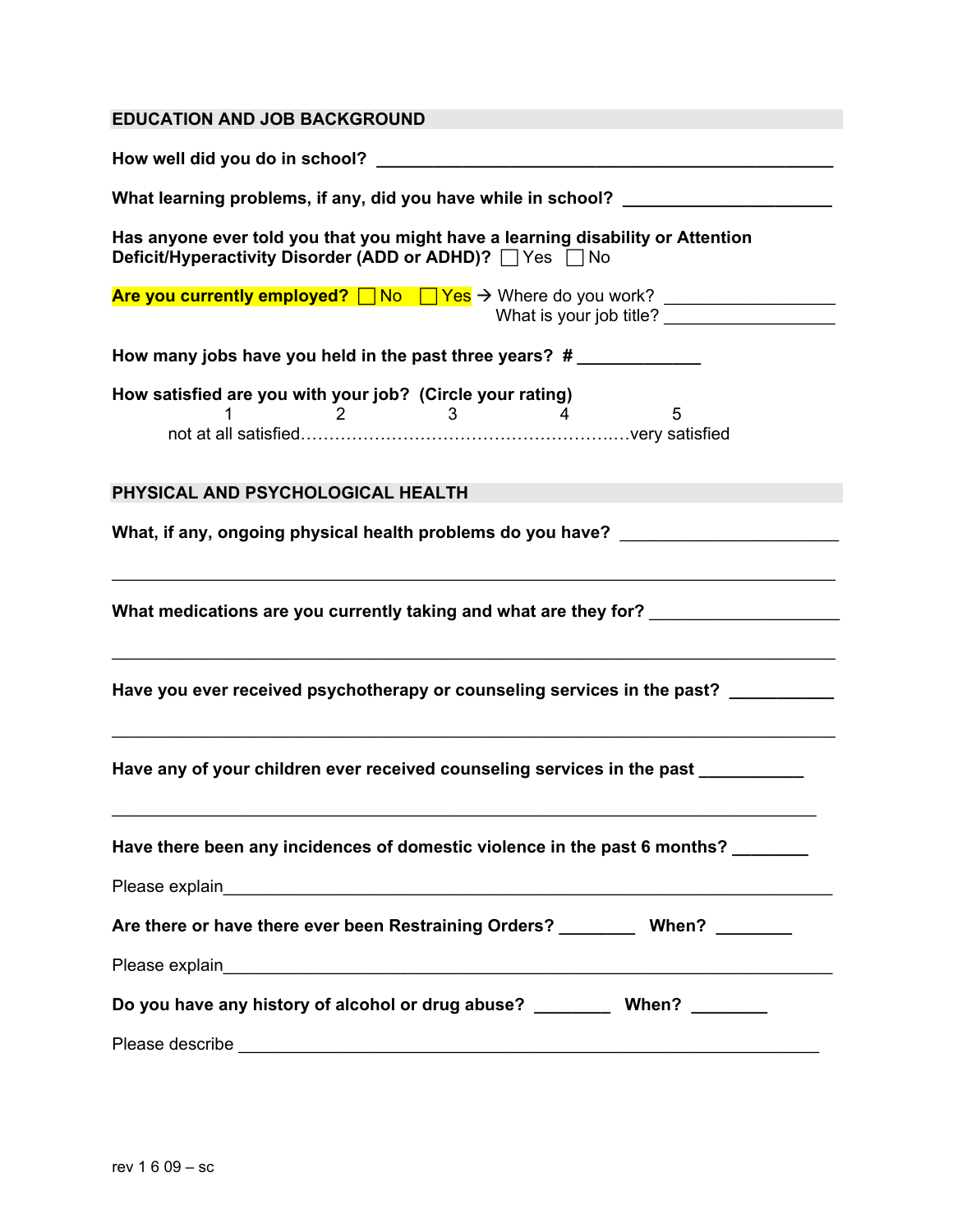### **THE CENTER FOR HEALTHY DEVELOPMENT (CHD) Parent Survey - Intake**

*Dear Parents: The Center for Healthy Development needs your help to ensure that the best possible services are provided. Your responses to this survey will be confidential.* 

## **1. What is your race / ethnicity? (Please mark one only)**

|    | American Indian<br>Alaska Indian<br>Asian<br>Asian Indian<br>Chinese<br>Filipino<br>Japanese<br>Korean<br>Vietnamese       | Pacific Islander<br>Native Hawaiian<br>Samoan<br>Guamanian or Chamorro<br><b>Other Pacific Islander</b><br>Black/African-American<br>White<br>Multiracial / multiethnic |
|----|----------------------------------------------------------------------------------------------------------------------------|-------------------------------------------------------------------------------------------------------------------------------------------------------------------------|
|    | Other<br>Hispanic/Latino                                                                                                   | Unknown / Declined<br>Other $\rightarrow$ Specify:                                                                                                                      |
|    | 2. What is the highest level of education you have COMPLETED?                                                              |                                                                                                                                                                         |
|    | None<br>High school diploma or GED<br>Associate's or technical school degree<br>Master's, Doctorate or Professional degree | Nursery to 6 <sup>th</sup> grade<br>Some college or technical school<br>Bachelor's degree<br>Other / Unknown / Declined                                                 |
| 2. | <b>What is your zip code?</b>                                                                                              |                                                                                                                                                                         |
| 3. |                                                                                                                            | What is the primary language used in your home? (Please mark one only)                                                                                                  |
|    | Mandarin<br>English<br>Spanish<br>Vietnamese<br>Cantonese<br>Unknown                                                       |                                                                                                                                                                         |
|    | 4. What is your gender?<br>Male                                                                                            | Female                                                                                                                                                                  |
| 5. | How many children do you have? #                                                                                           |                                                                                                                                                                         |
|    |                                                                                                                            | 6. What are their ages? (Please indicate the # of children you have for each age group.)                                                                                |
|    | 0 to 2 year olds<br>10 to 13 year olds                                                                                     | 3 to 5 year olds<br>6 to 9 year olds<br>14 to 18 year olds                                                                                                              |
| 7. | Are you the primary caretaker of your children?                                                                            | Yes<br>No<br>Shared                                                                                                                                                     |
| 8. | What is the present parenting schedule for your children?                                                                  |                                                                                                                                                                         |
|    | Equal time with each parent<br>Every weekend with a parent<br>Flexible schedule                                            | Alternate weekends with a parent<br>Weekly visits<br>Other $\rightarrow$ Specify:                                                                                       |